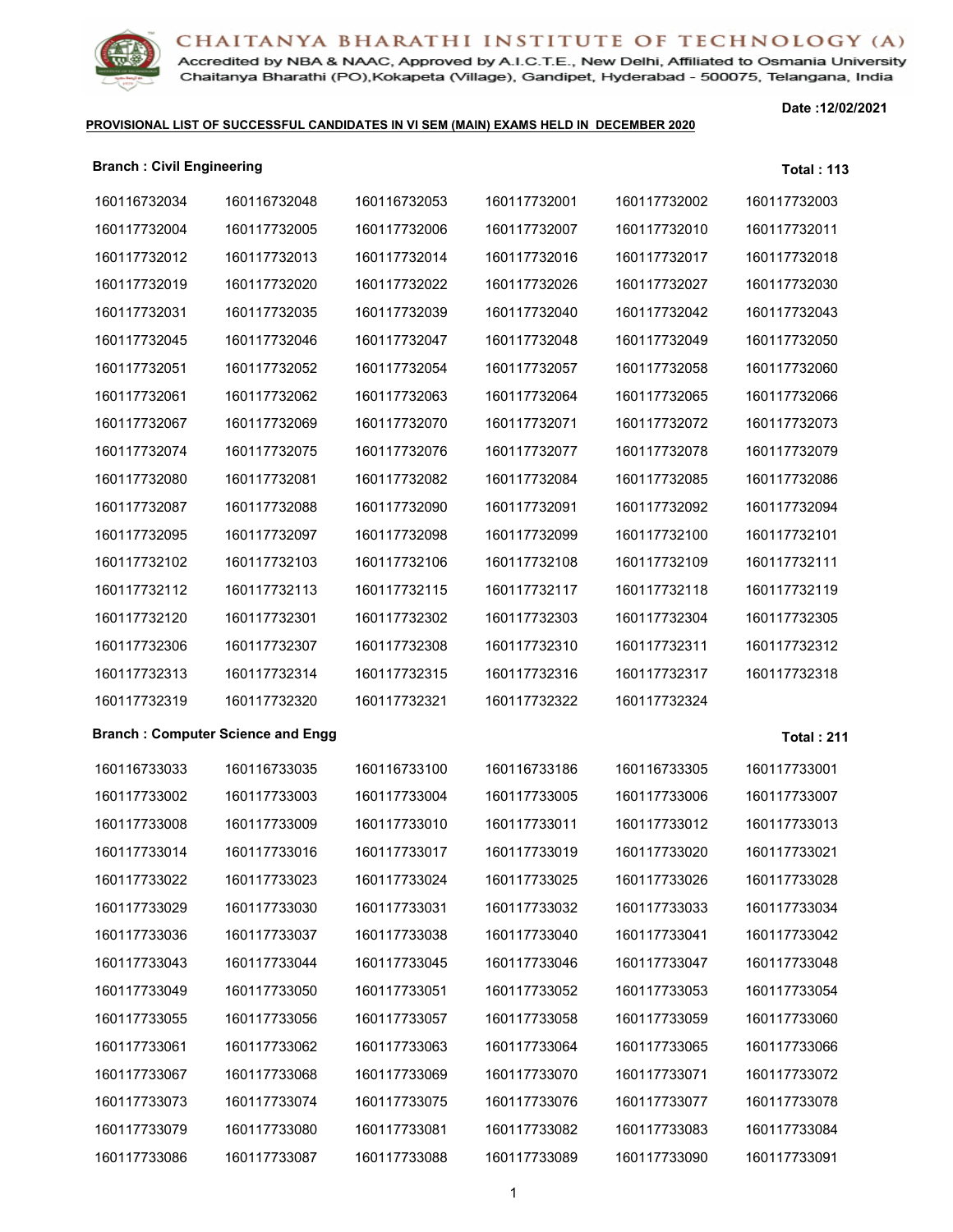

Accredited by NBA & NAAC, Approved by A.I.C.T.E., New Delhi, Affiliated to Osmania University Chaitanya Bharathi (PO), Kokapeta (Village), Gandipet, Hyderabad - 500075, Telangana, India

### **PROVISIONAL LIST OF SUCCESSFUL CANDIDATES IN VI SEM (MAIN) EXAMS HELD IN DECEMBER 2020**

**Date :12/02/2021**

### **Branch : Computer Science and Engg Total : 211**

| 160117733092 | 160117733093                                   | 160117733094 | 160117733095 | 160117733096 | 160117733099      |
|--------------|------------------------------------------------|--------------|--------------|--------------|-------------------|
| 160117733100 | 160117733101                                   | 160117733102 | 160117733103 | 160117733104 | 160117733105      |
| 160117733107 | 160117733108                                   | 160117733109 | 160117733110 | 160117733111 | 160117733112      |
| 160117733114 | 160117733115                                   | 160117733116 | 160117733117 | 160117733118 | 160117733119      |
| 160117733120 | 160117733121                                   | 160117733122 | 160117733123 | 160117733124 | 160117733125      |
| 160117733126 | 160117733127                                   | 160117733128 | 160117733129 | 160117733130 | 160117733131      |
| 160117733132 | 160117733133                                   | 160117733134 | 160117733135 | 160117733136 | 160117733137      |
| 160117733138 | 160117733139                                   | 160117733140 | 160117733141 | 160117733142 | 160117733143      |
| 160117733144 | 160117733145                                   | 160117733146 | 160117733147 | 160117733148 | 160117733149      |
| 160117733150 | 160117733151                                   | 160117733152 | 160117733153 | 160117733154 | 160117733155      |
| 160117733156 | 160117733157                                   | 160117733158 | 160117733159 | 160117733160 | 160117733161      |
| 160117733162 | 160117733163                                   | 160117733164 | 160117733165 | 160117733166 | 160117733167      |
| 160117733169 | 160117733170                                   | 160117733171 | 160117733172 | 160117733173 | 160117733174      |
| 160117733175 | 160117733176                                   | 160117733178 | 160117733179 | 160117733180 | 160117733181      |
| 160117733182 | 160117733183                                   | 160117733184 | 160117733185 | 160117733301 | 160117733302      |
| 160117733303 | 160117733304                                   | 160117733305 | 160117733306 | 160117733307 | 160117733308      |
| 160117733309 | 160117733310                                   | 160117733311 | 160117733312 | 160117733313 | 160117733314      |
| 160117733315 | 160117733316                                   | 160117733317 | 160117733318 | 160117733319 | 160117733320      |
| 160117733322 | 160117733323                                   | 160117733324 | 160117733325 | 160117733326 | 160117733327      |
| 160117733328 | 160117733329                                   | 160117733330 | 160117733331 | 160117733332 | 160117733333      |
| 160117733334 |                                                |              |              |              |                   |
|              | <b>Branch: Electrical and Electronics Engg</b> |              |              |              | <b>Total: 135</b> |
| 160115734304 | 160116734006                                   | 160116734024 | 160116734035 | 160116734052 | 160116734102      |
| 160117734001 | 160117734002                                   | 160117734003 | 160117734004 | 160117734005 | 160117734006      |
| 160117734007 | 160117734008                                   | 160117734009 | 160117734010 | 160117734011 | 160117734012      |
| 160117734013 | 160117734014                                   | 160117734015 | 160117734017 | 160117734018 | 160117734020      |
| 160117734021 | 160117734022                                   | 160117734023 | 160117734024 | 160117734025 | 160117734026      |
| 160117734027 | 160117734028                                   | 160117734030 | 160117734032 | 160117734033 | 160117734034      |
| 160117734036 | 160117734037                                   | 160117734038 | 160117734039 | 160117734040 | 160117734041      |
| 160117734043 | 160117734044                                   | 160117734045 | 160117734046 | 160117734047 | 160117734048      |
| 160117734049 | 160117734050                                   | 160117734051 | 160117734052 | 160117734053 | 160117734054      |
| 160117734055 | 160117734057                                   | 160117734058 | 160117734059 | 160117734060 | 160117734061      |
| 160117734062 | 160117734063                                   | 160117734064 | 160117734065 | 160117734066 | 160117734067      |
| 160117734068 | 160117734069                                   | 160117734070 | 160117734071 | 160117734072 | 160117734073      |
| 160117734074 | 160117734075                                   | 160117734076 | 160117734077 | 160117734078 | 160117734079      |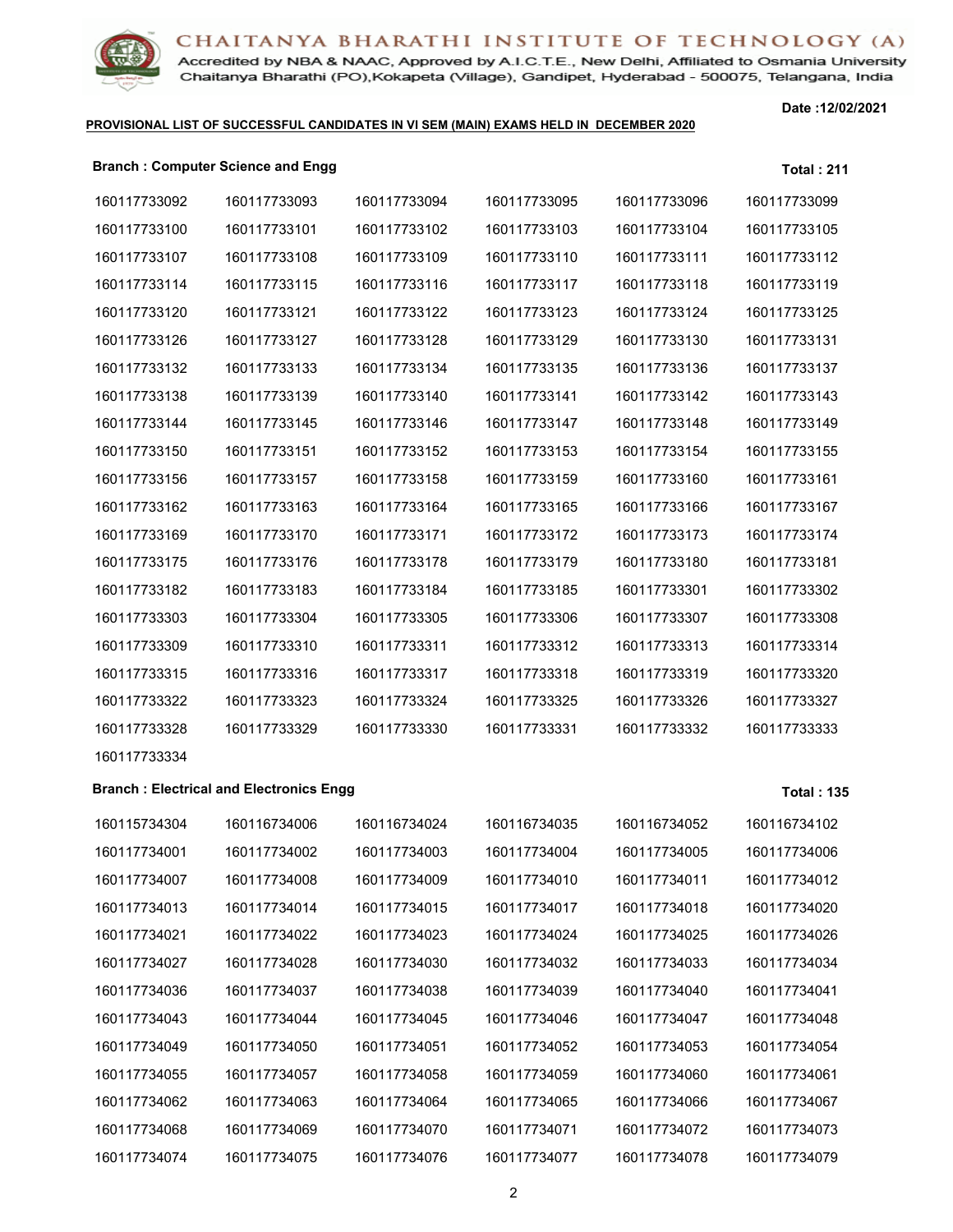Accredited by NBA & NAAC, Approved by A.I.C.T.E., New Delhi, Affiliated to Osmania University Chaitanya Bharathi (PO), Kokapeta (Village), Gandipet, Hyderabad - 500075, Telangana, India

### **PROVISIONAL LIST OF SUCCESSFUL CANDIDATES IN VI SEM (MAIN) EXAMS HELD IN DECEMBER 2020**

|              | <b>Branch: Electrical and Electronics Enggless</b> |              |              |              | <b>Total: 135</b> |
|--------------|----------------------------------------------------|--------------|--------------|--------------|-------------------|
| 160117734080 | 160117734081                                       | 160117734082 | 160117734083 | 160117734084 | 160117734085      |
| 160117734086 | 160117734087                                       | 160117734088 | 160117734089 | 160117734090 | 160117734091      |
| 160117734092 | 160117734093                                       | 160117734095 | 160117734096 | 160117734097 | 160117734098      |
| 160117734099 | 160117734100                                       | 160117734101 | 160117734102 | 160117734103 | 160117734104      |
| 160117734105 | 160117734106                                       | 160117734109 | 160117734111 | 160117734112 | 160117734113      |
| 160117734114 | 160117734115                                       | 160117734116 | 160117734117 | 160117734118 | 160117734120      |
| 160117734301 | 160117734302                                       | 160117734303 | 160117734304 | 160117734306 | 160117734307      |
| 160117734308 | 160117734309                                       | 160117734310 | 160117734311 | 160117734312 | 160117734313      |
| 160117734314 | 160117734316                                       | 160117734317 | 160117734318 | 160117734319 | 160117734321      |
| 160117734322 | 160117734323                                       | 160117734324 |              |              |                   |
|              | <b>Branch: Electronics and Communication Engg</b>  |              |              |              | <b>Total: 200</b> |
| 160116735113 | 160117735001                                       | 160117735002 | 160117735003 | 160117735004 | 160117735005      |
| 160117735006 | 160117735007                                       | 160117735008 | 160117735009 | 160117735010 | 160117735011      |
| 160117735012 | 160117735013                                       | 160117735014 | 160117735015 | 160117735016 | 160117735017      |
| 160117735018 | 160117735019                                       | 160117735020 | 160117735022 | 160117735023 | 160117735024      |
| 160117735025 | 160117735026                                       | 160117735027 | 160117735028 | 160117735029 | 160117735030      |
| 160117735031 | 160117735032                                       | 160117735033 | 160117735034 | 160117735035 | 160117735037      |
| 160117735038 | 160117735039                                       | 160117735040 | 160117735041 | 160117735042 | 160117735043      |
| 160117735044 | 160117735045                                       | 160117735046 | 160117735047 | 160117735048 | 160117735049      |
| 160117735051 | 160117735052                                       | 160117735053 | 160117735054 | 160117735056 | 160117735057      |
| 160117735058 | 160117735059                                       | 160117735060 | 160117735061 | 160117735062 | 160117735063      |
| 160117735064 | 160117735065                                       | 160117735066 | 160117735067 | 160117735068 | 160117735070      |
| 160117735071 | 160117735072                                       | 160117735073 | 160117735074 | 160117735075 | 160117735076      |
| 160117735077 | 160117735078                                       | 160117735079 | 160117735080 | 160117735081 | 160117735082      |
| 160117735083 | 160117735084                                       | 160117735085 | 160117735086 | 160117735087 | 160117735089      |
| 160117735090 | 160117735091                                       | 160117735092 | 160117735093 | 160117735094 | 160117735095      |
| 160117735096 | 160117735097                                       | 160117735099 | 160117735100 | 160117735101 | 160117735102      |
| 160117735103 | 160117735104                                       | 160117735105 | 160117735106 | 160117735107 | 160117735108      |
| 160117735109 | 160117735110                                       | 160117735111 | 160117735112 | 160117735114 | 160117735116      |
| 160117735117 | 160117735118                                       | 160117735119 | 160117735120 | 160117735121 | 160117735122      |
| 160117735123 | 160117735124                                       | 160117735125 | 160117735126 | 160117735127 | 160117735128      |
| 160117735129 | 160117735130                                       | 160117735131 | 160117735132 | 160117735133 | 160117735134      |
| 160117735135 | 160117735136                                       | 160117735137 | 160117735138 | 160117735139 | 160117735140      |
| 160117735141 | 160117735142                                       | 160117735143 | 160117735144 | 160117735145 | 160117735146      |
| 160117735147 | 160117735148                                       | 160117735149 | 160117735150 | 160117735151 | 160117735152      |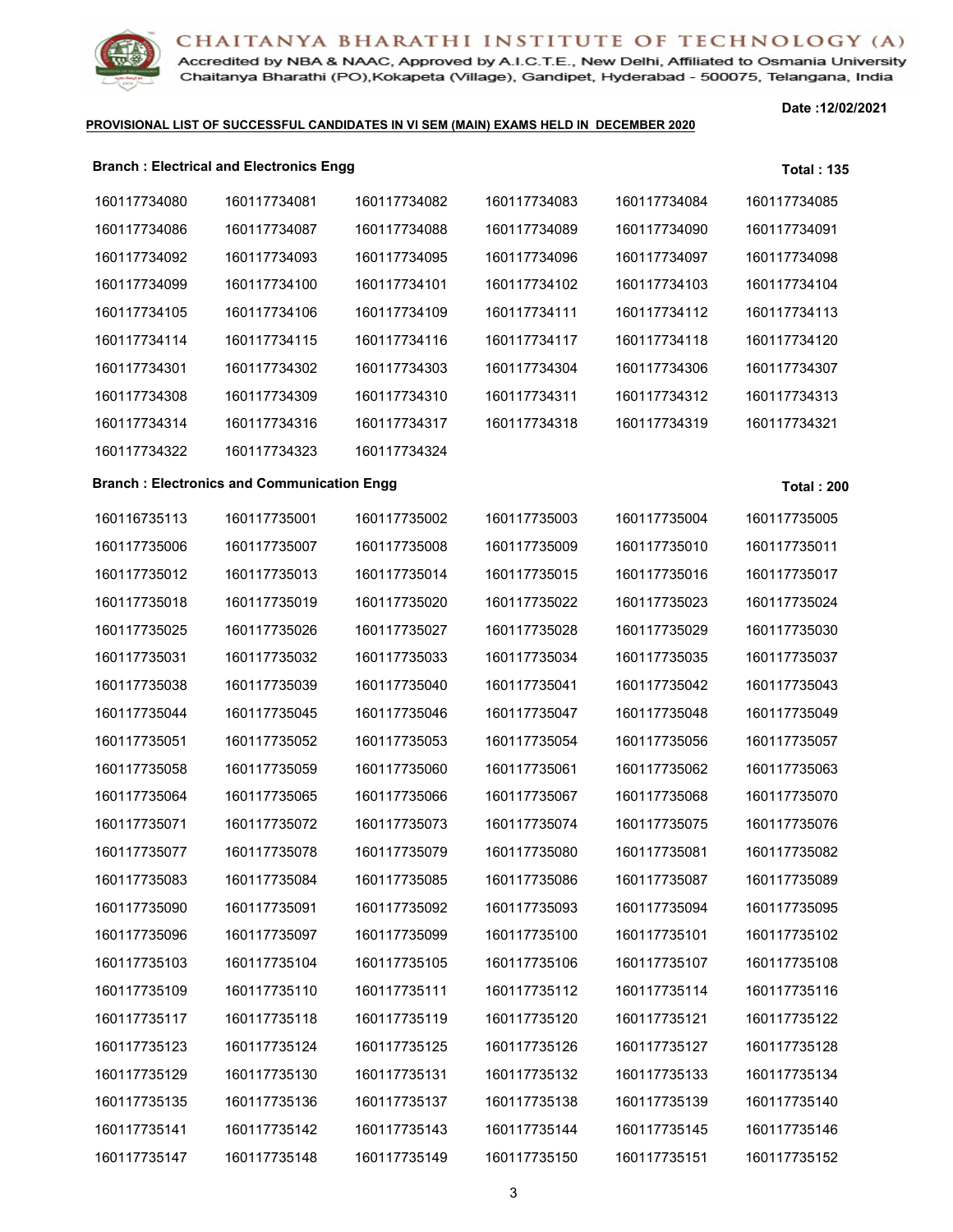

Accredited by NBA & NAAC, Approved by A.I.C.T.E., New Delhi, Affiliated to Osmania University Chaitanya Bharathi (PO), Kokapeta (Village), Gandipet, Hyderabad - 500075, Telangana, India

### **PROVISIONAL LIST OF SUCCESSFUL CANDIDATES IN VI SEM (MAIN) EXAMS HELD IN DECEMBER 2020**

**Date :12/02/2021**

|                                       | <b>Branch: Electronics and Communication Engg</b> |              |              |              | <b>Total: 200</b> |
|---------------------------------------|---------------------------------------------------|--------------|--------------|--------------|-------------------|
| 160117735153                          | 160117735154                                      | 160117735155 | 160117735156 | 160117735158 | 160117735159      |
| 160117735160                          | 160117735162                                      | 160117735163 | 160117735164 | 160117735166 | 160117735167      |
| 160117735168                          | 160117735171                                      | 160117735173 | 160117735174 | 160117735175 | 160117735176      |
| 160117735177                          | 160117735178                                      | 160117735180 | 160117735301 | 160117735302 | 160117735303      |
| 160117735304                          | 160117735305                                      | 160117735306 | 160117735307 | 160117735308 | 160117735309      |
| 160117735310                          | 160117735311                                      | 160117735312 | 160117735313 | 160117735314 | 160117735315      |
| 160117735316                          | 160117735317                                      | 160117735319 | 160117735320 | 160117735321 | 160117735322      |
| 160117735323                          | 160117735324                                      | 160117735325 | 160117735326 | 160117735327 | 160117735328      |
| 160117735329                          | 160117735330                                      | 160117735331 | 160117735332 | 160117735333 | 160117735334      |
| 160117735335                          | 160117735336                                      |              |              |              |                   |
| <b>Branch: Mechanical Engineering</b> |                                                   |              |              |              | <b>Total: 132</b> |
| 160114736099                          | 160114736109                                      | 160115736059 | 160115736109 | 160116736045 | 160116736105      |
| 160116736114                          | 160117736001                                      | 160117736002 | 160117736003 | 160117736004 | 160117736005      |
| 160117736006                          | 160117736007                                      | 160117736008 | 160117736009 | 160117736010 | 160117736011      |
| 160117736012                          | 160117736013                                      | 160117736014 | 160117736015 | 160117736016 | 160117736017      |
| 160117736018                          | 160117736019                                      | 160117736020 | 160117736022 | 160117736023 | 160117736024      |
| 160117736025                          | 160117736026                                      | 160117736028 | 160117736029 | 160117736031 | 160117736033      |
| 160117736034                          | 160117736035                                      | 160117736036 | 160117736037 | 160117736039 | 160117736040      |
| 160117736041                          | 160117736042                                      | 160117736043 | 160117736045 | 160117736046 | 160117736048      |
| 160117736049                          | 160117736050                                      | 160117736051 | 160117736052 | 160117736053 | 160117736054      |
| 160117736056                          | 160117736057                                      | 160117736060 | 160117736061 | 160117736062 | 160117736063      |
| 160117736064                          | 160117736065                                      | 160117736066 | 160117736067 | 160117736068 | 160117736069      |
| 160117736070                          | 160117736071                                      | 160117736073 | 160117736074 | 160117736075 | 160117736076      |
| 160117736077                          | 160117736078                                      | 160117736079 | 160117736080 | 160117736081 | 160117736082      |
| 160117736083                          | 160117736084                                      | 160117736085 | 160117736086 | 160117736087 | 160117736088      |
| 160117736089                          | 160117736091                                      | 160117736094 | 160117736095 | 160117736096 | 160117736099      |
| 160117736100                          | 160117736101                                      | 160117736102 | 160117736103 | 160117736104 | 160117736105      |
| 160117736106                          | 160117736107                                      | 160117736108 | 160117736109 | 160117736111 | 160117736112      |
| 160117736113                          | 160117736114                                      | 160117736115 | 160117736116 | 160117736117 | 160117736118      |
| 160117736119                          | 160117736120                                      | 160117736301 | 160117736302 | 160117736303 | 160117736304      |
| 160117736305                          | 160117736306                                      | 160117736307 | 160117736308 | 160117736309 | 160117736310      |
| 160117736311                          | 160117736312                                      | 160117736313 | 160117736314 | 160117736315 | 160117736316      |
| 160117736317                          | 160117736319                                      | 160117736320 | 160117736321 | 160117736322 | 160117736324      |

**Branch : Information Technology Total : 131**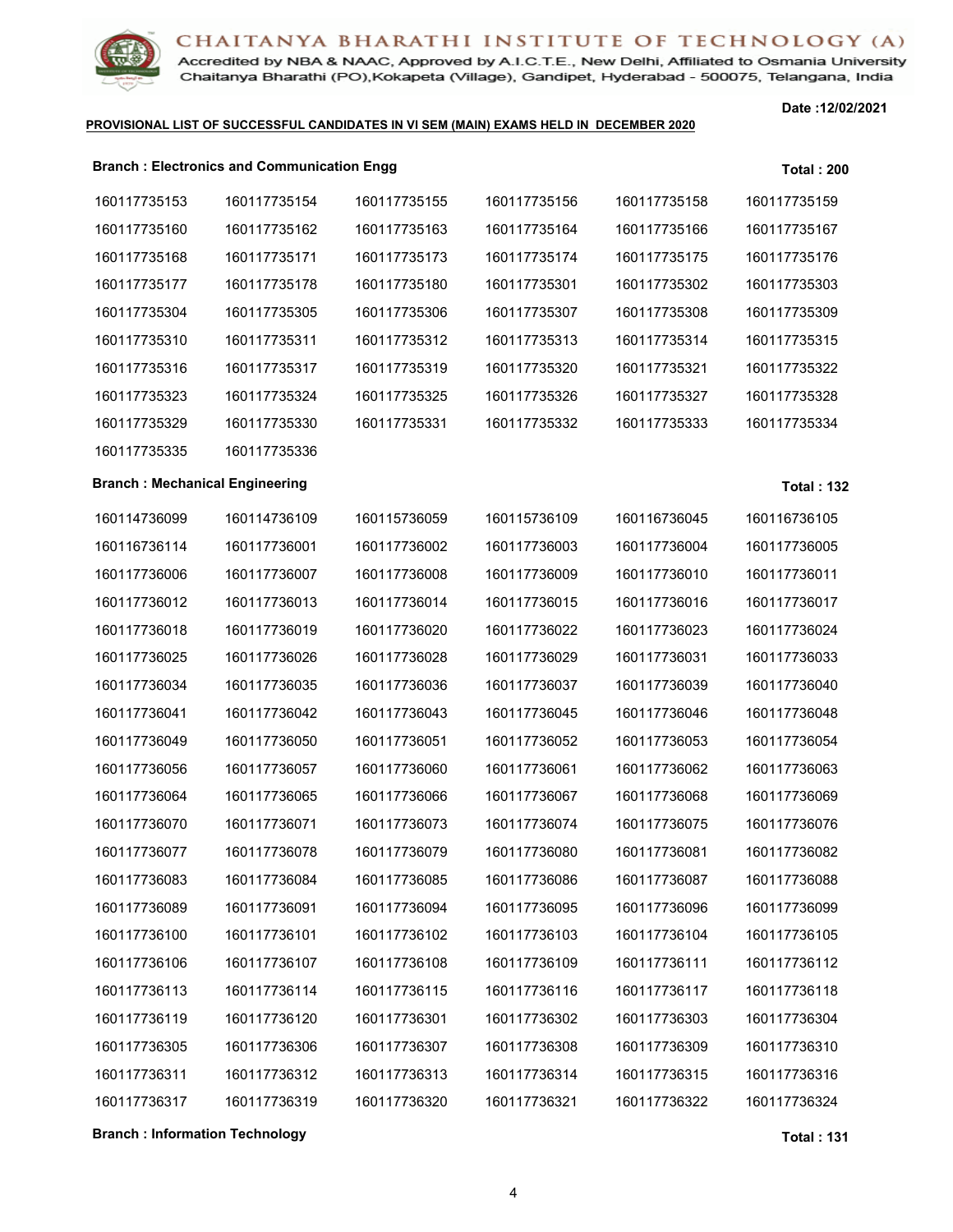

Accredited by NBA & NAAC, Approved by A.I.C.T.E., New Delhi, Affiliated to Osmania University Chaitanya Bharathi (PO), Kokapeta (Village), Gandipet, Hyderabad - 500075, Telangana, India

### **PROVISIONAL LIST OF SUCCESSFUL CANDIDATES IN VI SEM (MAIN) EXAMS HELD IN DECEMBER 2020**

| <b>Branch: Information Technology</b> |              |              |              |              | <b>Total: 131</b> |
|---------------------------------------|--------------|--------------|--------------|--------------|-------------------|
| 160116737012                          | 160116737059 | 160116737094 | 160116737111 | 160117737001 | 160117737002      |
| 160117737003                          | 160117737004 | 160117737005 | 160117737006 | 160117737007 | 160117737008      |
| 160117737009                          | 160117737010 | 160117737011 | 160117737012 | 160117737013 | 160117737014      |
| 160117737015                          | 160117737016 | 160117737017 | 160117737018 | 160117737019 | 160117737020      |
| 160117737021                          | 160117737023 | 160117737024 | 160117737025 | 160117737026 | 160117737027      |
| 160117737029                          | 160117737030 | 160117737031 | 160117737032 | 160117737033 | 160117737034      |
| 160117737035                          | 160117737037 | 160117737038 | 160117737039 | 160117737040 | 160117737041      |
| 160117737042                          | 160117737043 | 160117737044 | 160117737045 | 160117737046 | 160117737047      |
| 160117737048                          | 160117737049 | 160117737050 | 160117737051 | 160117737052 | 160117737053      |
| 160117737054                          | 160117737055 | 160117737056 | 160117737057 | 160117737058 | 160117737059      |
| 160117737060                          | 160117737061 | 160117737062 | 160117737063 | 160117737064 | 160117737065      |
| 160117737066                          | 160117737067 | 160117737068 | 160117737069 | 160117737070 | 160117737071      |
| 160117737072                          | 160117737073 | 160117737074 | 160117737075 | 160117737076 | 160117737077      |
| 160117737078                          | 160117737079 | 160117737080 | 160117737081 | 160117737082 | 160117737083      |
| 160117737084                          | 160117737085 | 160117737086 | 160117737087 | 160117737088 | 160117737089      |
| 160117737090                          | 160117737091 | 160117737092 | 160117737093 | 160117737094 | 160117737095      |
| 160117737097                          | 160117737098 | 160117737099 | 160117737100 | 160117737101 | 160117737102      |
| 160117737103                          | 160117737104 | 160117737105 | 160117737108 | 160117737109 | 160117737110      |
| 160117737112                          | 160117737113 | 160117737115 | 160117737116 | 160117737117 | 160117737118      |
| 160117737120                          | 160117737301 | 160117737303 | 160117737305 | 160117737306 | 160117737307      |
| 160117737308                          | 160117737310 | 160117737311 | 160117737314 | 160117737315 | 160117737316      |
| 160117737317                          | 160117737320 | 160117737321 | 160117737322 | 160117737323 |                   |
| <b>Branch: Production Engineering</b> |              |              |              |              | Total: 47         |
| 160116738003                          | 160116738005 | 160116738017 | 160116738027 | 160116738035 | 160116738041      |
| 160116738047                          | 160116738051 | 160117738001 | 160117738002 | 160117738003 | 160117738005      |
| 160117738007                          | 160117738008 | 160117738009 | 160117738010 | 160117738011 | 160117738012      |
| 160117738013                          | 160117738014 | 160117738015 | 160117738016 | 160117738017 | 160117738018      |
| 160117738019                          | 160117738021 | 160117738024 | 160117738027 | 160117738030 | 160117738033      |
| 160117738034                          | 160117738035 | 160117738038 | 160117738040 | 160117738041 | 160117738046      |
| 160117738047                          | 160117738049 | 160117738301 | 160117738302 | 160117738303 | 160117738304      |
| 160117738306                          | 160117738307 | 160117738308 | 160117738309 | 160117738311 |                   |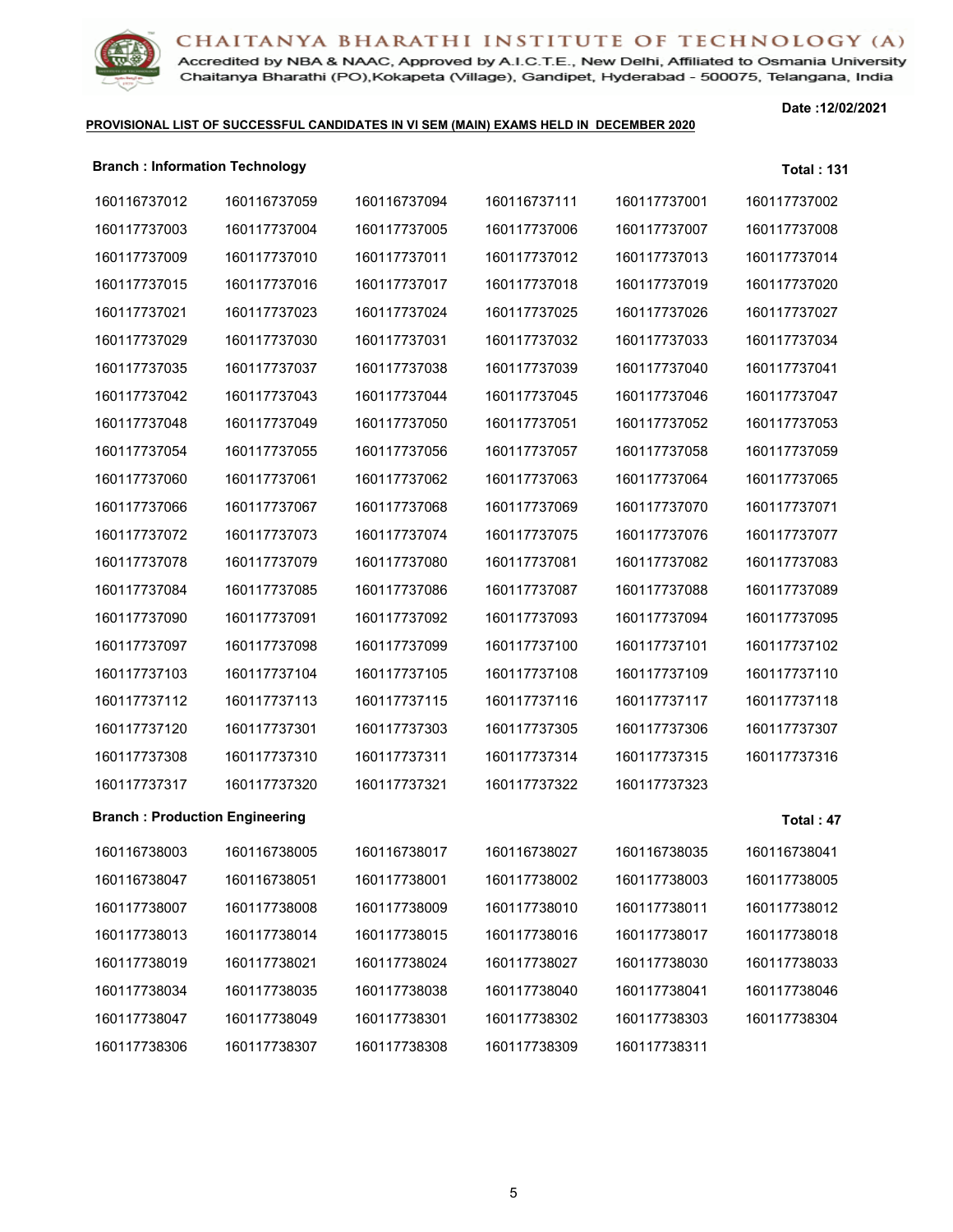

Accredited by NBA & NAAC, Approved by A.I.C.T.E., New Delhi, Affiliated to Osmania University Chaitanya Bharathi (PO), Kokapeta (Village), Gandipet, Hyderabad - 500075, Telangana, India

### **PROVISIONAL LIST OF SUCCESSFUL CANDIDATES IN VI SEM (MAIN) EXAMS HELD IN DECEMBER 2020**

| <b>Branch: Chemical Engineering</b> |              |              |              |              | Total: 44    |
|-------------------------------------|--------------|--------------|--------------|--------------|--------------|
| 160115802019                        | 160116802004 | 160116802031 | 160116802036 | 160117802001 | 160117802004 |
| 160117802005                        | 160117802006 | 160117802007 | 160117802009 | 160117802010 | 160117802011 |
| 160117802012                        | 160117802013 | 160117802014 | 160117802015 | 160117802016 | 160117802017 |
| 160117802019                        | 160117802020 | 160117802021 | 160117802022 | 160117802023 | 160117802024 |
| 160117802026                        | 160117802027 | 160117802029 | 160117802031 | 160117802032 | 160117802037 |
| 160117802038                        | 160117802039 | 160117802040 | 160117802041 | 160117802042 | 160117802043 |
| 160117802044                        | 160117802046 | 160117802047 | 160117802049 | 160117802051 | 160117802052 |
| 160117802054                        | 160117802301 |              |              |              |              |
| <b>Branch: Biotechnology</b>        |              |              |              |              | Total: $35$  |
| 160114805028                        | 160116805022 | 160116805047 | 160117805001 | 160117805002 | 160117805003 |
| 160117805004                        | 160117805005 | 160117805006 | 160117805009 | 160117805011 | 160117805012 |
| 160117805014                        | 160117805015 | 160117805016 | 160117805017 | 160117805018 | 160117805019 |
| 160117805022                        | 160117805023 | 160117805025 | 160117805026 | 160117805027 | 160117805028 |
| 160117805029                        | 160117805030 | 160117805032 | 160117805033 | 160117805034 | 160117805035 |
| 160117805036                        | 160117805037 | 160117805038 | 160117805041 | 160117805047 |              |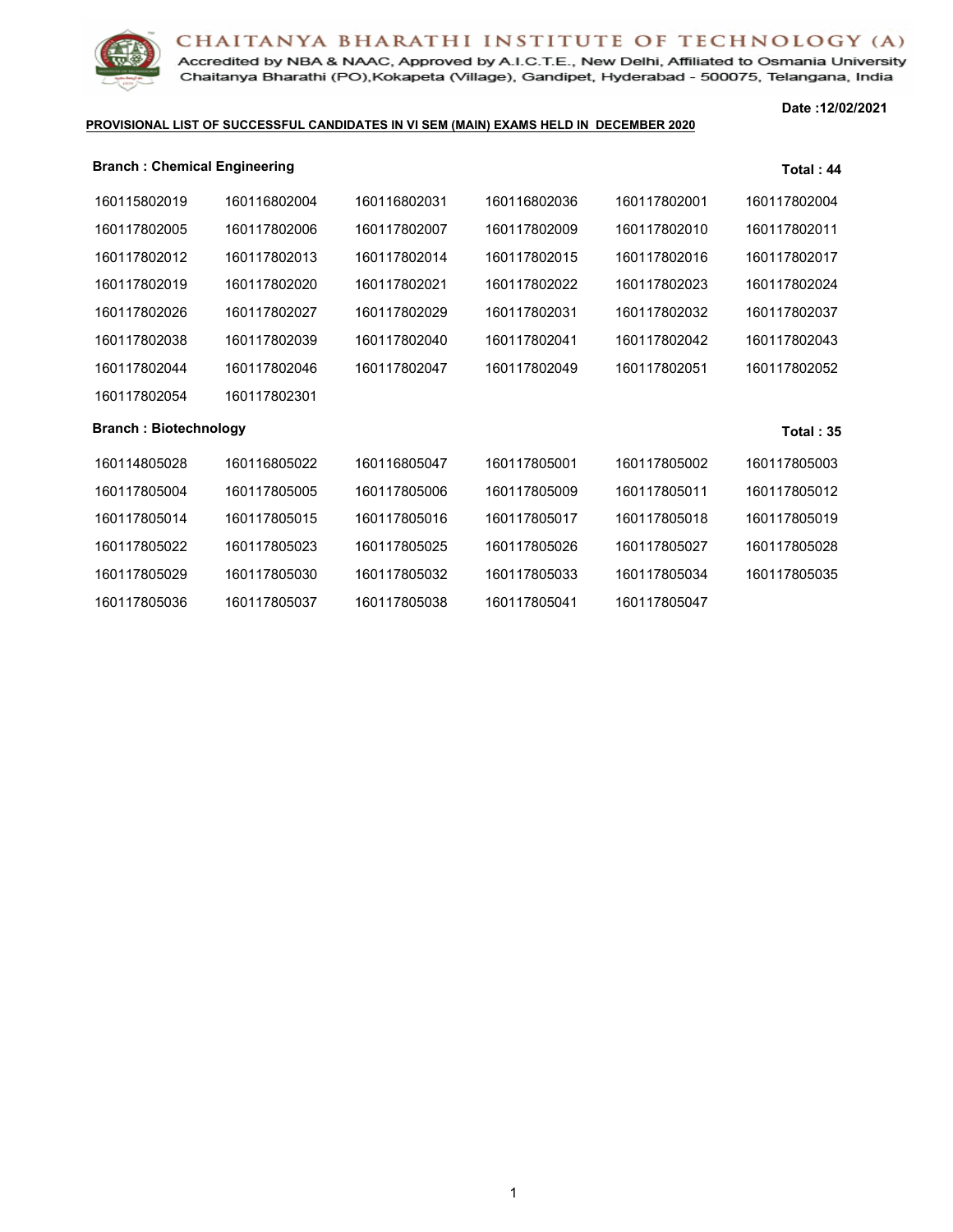

Accredited by NBA & NAAC, Approved by A.I.C.T.E., New Delhi, Affiliated to Osmania University Chaitanya Bharathi (PO), Kokapeta (Village), Gandipet, Hyderabad - 500075, Telangana, India

**B.E (Civil) VI SEM (Main) Examination held in December 2020**

|     |              | TS-II          | <b>RCD-II</b>  | <b>WRE-I</b>   | FE.            | <b>GIS&amp;RS</b> | <b>ANNFES</b>  | SM Lab         | <b>HHM Lab</b> | <b>TE Lab</b>  |  |  |  |  |
|-----|--------------|----------------|----------------|----------------|----------------|-------------------|----------------|----------------|----------------|----------------|--|--|--|--|
| Sno | Roll.No.     | <b>16CEC26</b> | <b>16CEC27</b> | <b>16CEC28</b> | <b>16CEC29</b> | <b>16CEE05</b>    | <b>16CEE06</b> | <b>16CEC30</b> | 16CEC31        | <b>16CEC32</b> |  |  |  |  |
|     | 160113732094 | Pass           | Pass           | Pass           | Fail           | Fail              |                | Fail           | Fail           | Fail           |  |  |  |  |
|     | 160116732087 | Pass           | Pass           | Pass           | Fail           |                   | Pass           | Pass           | Pass           | Pass           |  |  |  |  |
|     | 160117732008 | Pass           | Pass           | Pass           | Pass           | Pass              |                | Pass           | Pass           | Fail           |  |  |  |  |
|     | 160117732034 | Pass           | Fail           | Pass           | Pass           |                   | Pass           | Pass           | Pass           | Pass           |  |  |  |  |
|     | 160117732056 | Fail           | Pass           | Pass           | Pass           |                   | Pass           | Pass           | Pass           | Pass           |  |  |  |  |
|     | 160117732068 | Fail           | Fail           | Fail           | Pass           |                   | Pass           | Pass           | Pass           | Pass           |  |  |  |  |
|     | 160117732309 | Pass           | Pass           | Fail           | Fail           |                   | Fail           | Pass           | Pass           | Pass           |  |  |  |  |
|     | 160117732323 | Fail           | Pass           | Pass           | Pass           | Pass              |                | Pass           | Pass           | Pass           |  |  |  |  |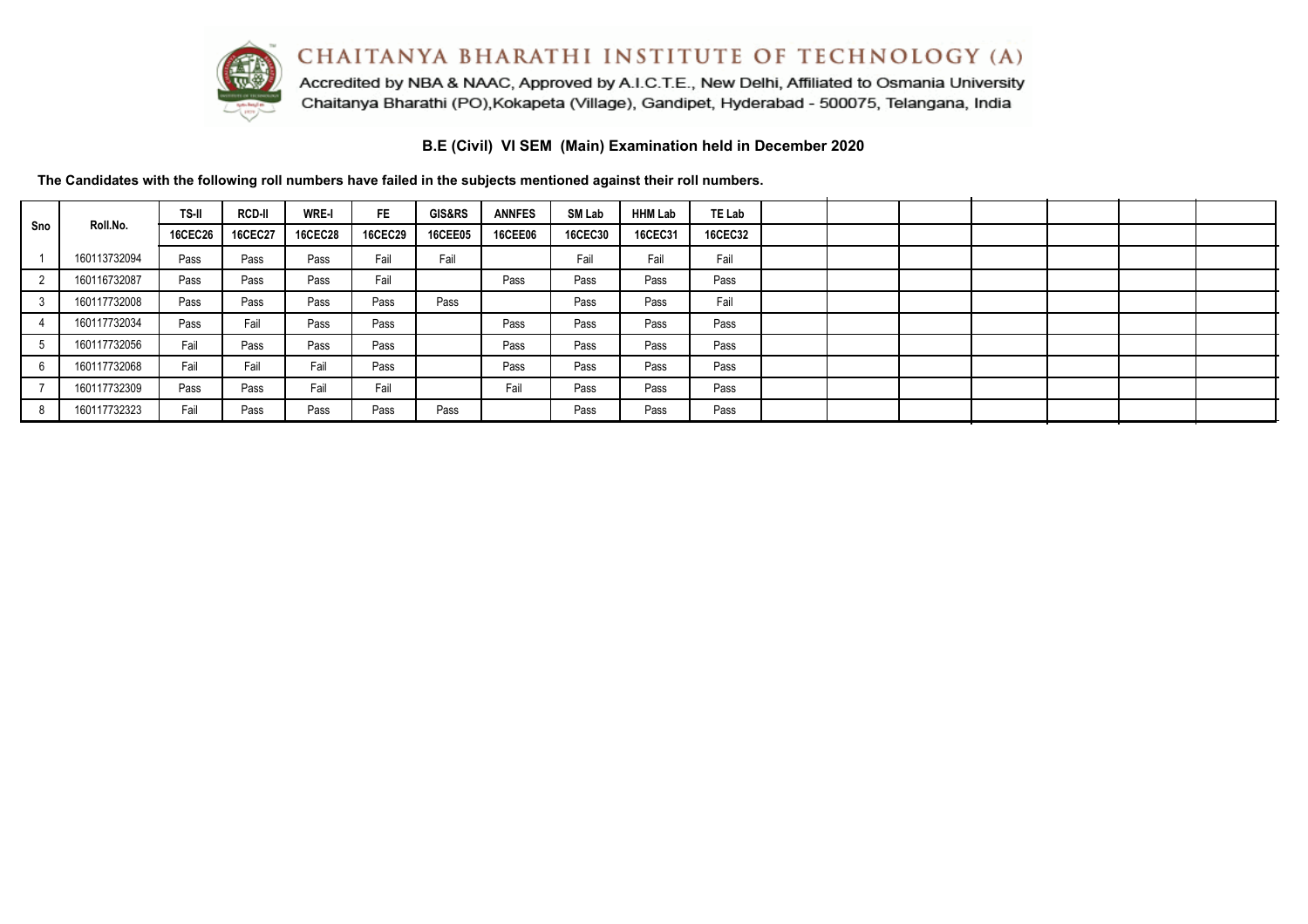

Accredited by NBA & NAAC, Approved by A.I.C.T.E., New Delhi, Affiliated to Osmania University Chaitanya Bharathi (PO), Kokapeta (Village), Gandipet, Hyderabad - 500075, Telangana, India

### **B.E (EEE) VI SEM (Main) Examination held in December 2020**

|     |              | EM-III  | <b>SP</b>      | <b>PSD</b>     | MPMC           | <b>AITEE</b>   | <b>HVDCT</b> | <b>STEE</b>    | <b>MPMC Lab</b> | PS Lab         | <b>MP</b>      |  |  |  |
|-----|--------------|---------|----------------|----------------|----------------|----------------|--------------|----------------|-----------------|----------------|----------------|--|--|--|
| Sno | Roll.No.     | 16EEC23 | <b>16EEC24</b> | <b>16EEC25</b> | <b>16EEC26</b> | <b>16EEE06</b> | 16EEE11      | <b>16EEE12</b> | <b>16EEC27</b>  | <b>16EEC28</b> | <b>16EEC29</b> |  |  |  |
|     | 160117734035 | Pass    | Pass           | Pass           | Pass           | Pass           |              | Pass           | Fail            | Pass           | Pass           |  |  |  |
|     | 160117734042 | Pass    | Pass           | Pass           | Pass           | Pass           |              | Fail           | Pass            | Pass           | Pass           |  |  |  |
|     | 160117734305 | Pass    | Pass           | Pass           | Pass           | Pass           | Pass         |                | Pass            | Fail           | Pass           |  |  |  |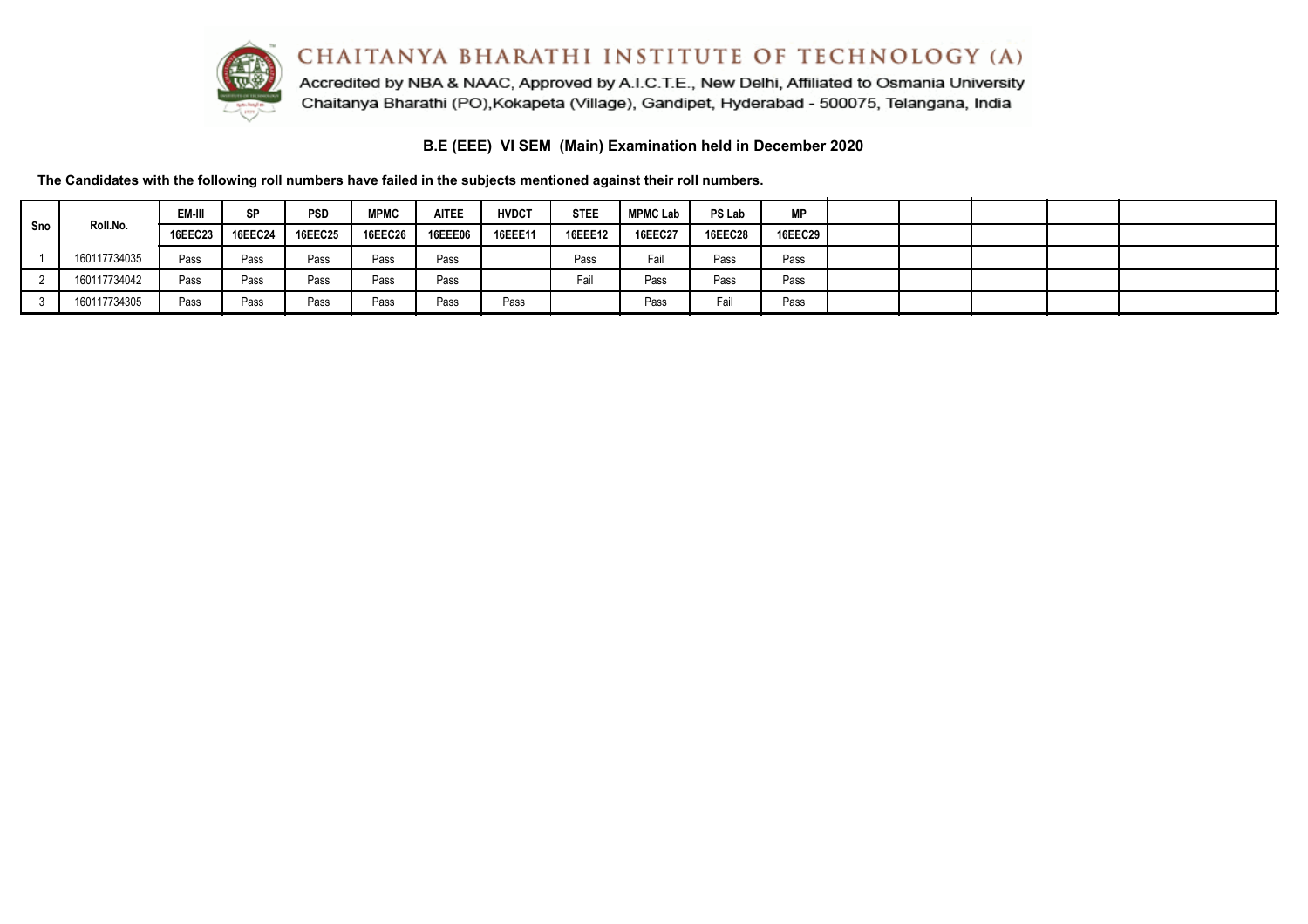

Accredited by NBA & NAAC, Approved by A.I.C.T.E., New Delhi, Affiliated to Osmania University Chaitanya Bharathi (PO), Kokapeta (Village), Gandipet, Hyderabad - 500075, Telangana, India

# **B.E (ECE) VI SEM (Main) Examination held in December 2020**

|     |              | <b>ESD</b> | <b>DSP</b>     | <b>ME</b>      | <b>WMC</b>     | DS      | PP             | <b>CPLD</b>    | <b>ESD Lab</b> | <b>DSP Lab</b> | <b>ME Lab</b>  |  |  |  |
|-----|--------------|------------|----------------|----------------|----------------|---------|----------------|----------------|----------------|----------------|----------------|--|--|--|
| Sno | Roll.No.     | 16ECC25    | <b>16ECC26</b> | <b>16ECC27</b> | <b>16ECC28</b> | 16ITE27 | <b>16ITE26</b> | <b>16ECE05</b> | <b>16ECC29</b> | <b>16ECC30</b> | <b>16ECC31</b> |  |  |  |
|     | 160117735036 | Pass       | Pass           | Fail           | Pass           | Pass    | Pass           |                | Pass           | Pass           | Pass           |  |  |  |
|     | 160117735069 | Pass       | Pass           | Fail           | Pass           | Pass    |                | Pass           | Pass           | Pass           | Pass           |  |  |  |
|     | 160117735181 | Pass       | Pass           | Pass           | Pass           | Fail    | Pass           |                | Pass           | Pass           | Pass           |  |  |  |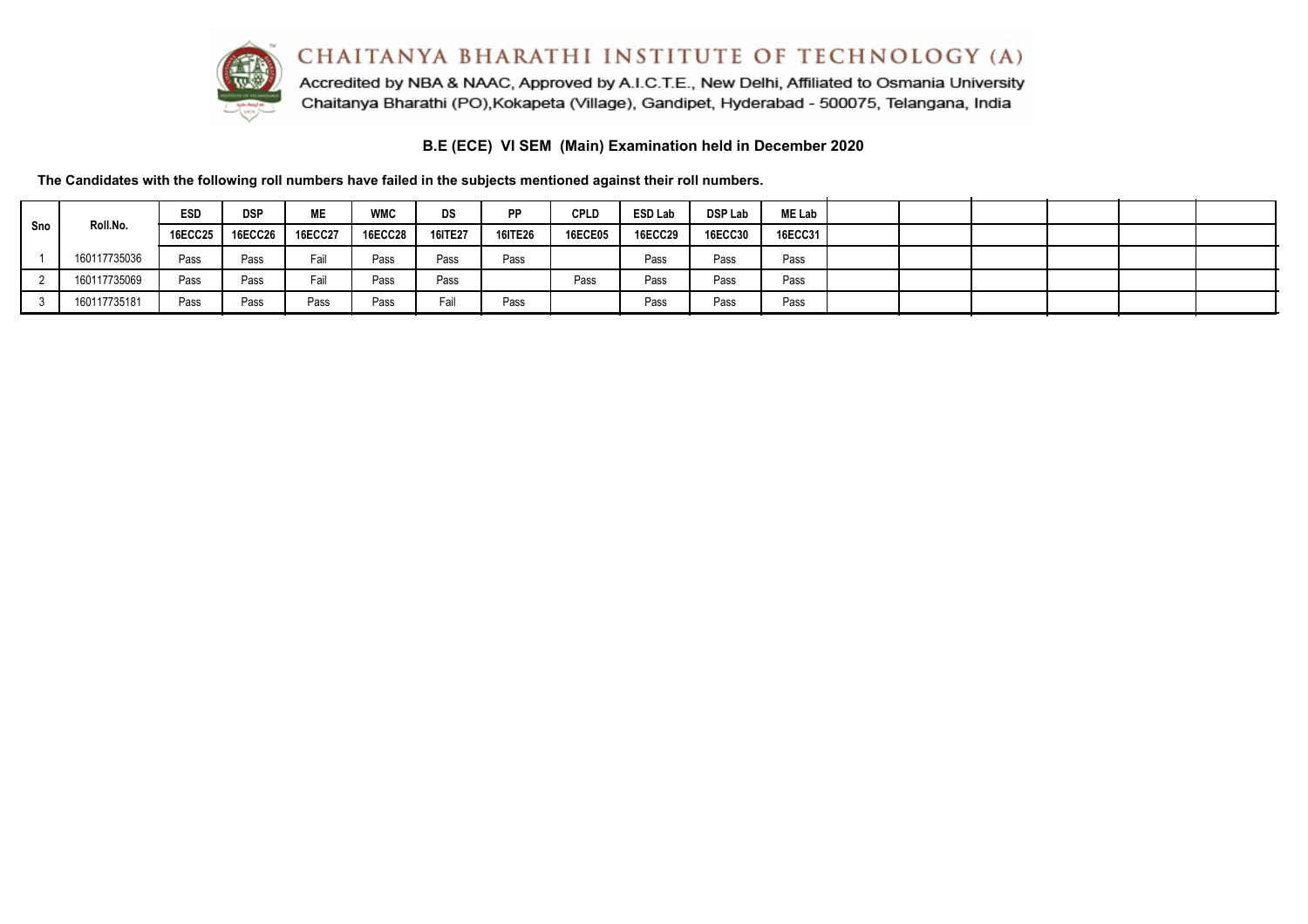

Accredited by NBA & NAAC, Approved by A.I.C.T.E., New Delhi, Affiliated to Osmania University Chaitanya Bharathi (PO), Kokapeta (Village), Gandipet, Hyderabad - 500075, Telangana, India

# **B.E (Mech) VI SEM (Main) Examination held in December 2020**

|     |              | <b>CAD&amp;CAM</b> I | <b>MCMTE</b>      | <b>TTM</b>     | <b>MD</b>      | <b>CFD</b>     | AE             | <b>MMFM</b>    | AD&CAM La   MCMTE Lab |                | TE Lab  |  |  |  |
|-----|--------------|----------------------|-------------------|----------------|----------------|----------------|----------------|----------------|-----------------------|----------------|---------|--|--|--|
| Sno | Roll.No.     |                      | 16MEC26   16MEC27 | <b>16MEC28</b> | <b>16MEC29</b> | <b>16MEE06</b> | <b>16MEE07</b> | <b>16PEE08</b> | <b>16MEC30</b>        | <b>16MEC31</b> | 16MEC32 |  |  |  |
|     | 160116736014 | Fail                 | Pass              | Pass           | Pass           | Pass           |                | Pass           | Pass                  | Pass           | Pass    |  |  |  |
|     | 160117736098 | Pass                 | Pass              | Pass           | Pass           |                | Fail           | Pass           | Pass                  | Pass           | Pass    |  |  |  |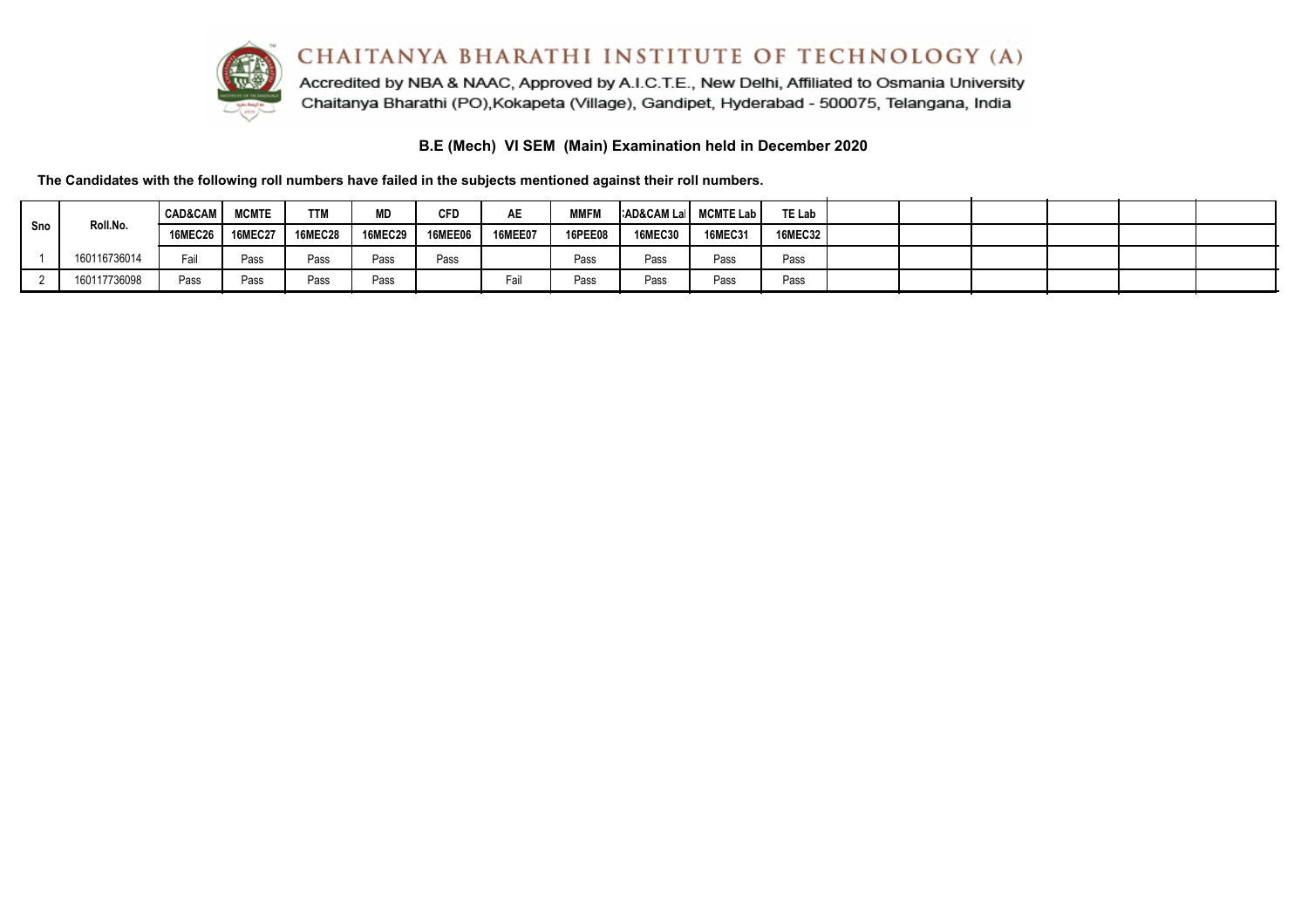

# **B.E (IT) VI SEM (Main) Examination held in December 2020**

|     | Roll.No.     | <b>CNSP</b>    | <b>DWDM</b> | AI             | <b>PCD</b>     | <b>OOSD</b>    | <b>IRS</b>     | NP Lab         | <b>DM Lab</b>  | <b>MP-IV</b>   |  |  |  |  |
|-----|--------------|----------------|-------------|----------------|----------------|----------------|----------------|----------------|----------------|----------------|--|--|--|--|
| Sno |              | <b>16ITC24</b> | 16ITC25     | <b>16ITC26</b> | <b>16ITC27</b> | <b>16ITE06</b> | <b>16ITE08</b> | <b>16ITC28</b> | <b>16ITC29</b> | <b>16ITC30</b> |  |  |  |  |
|     |              |                |             |                |                |                |                |                |                |                |  |  |  |  |
|     | 160117737313 | Pass           | Fail        | Pass           | Pass           | Pass           | Pass           | Pass           | Pass           | Pass           |  |  |  |  |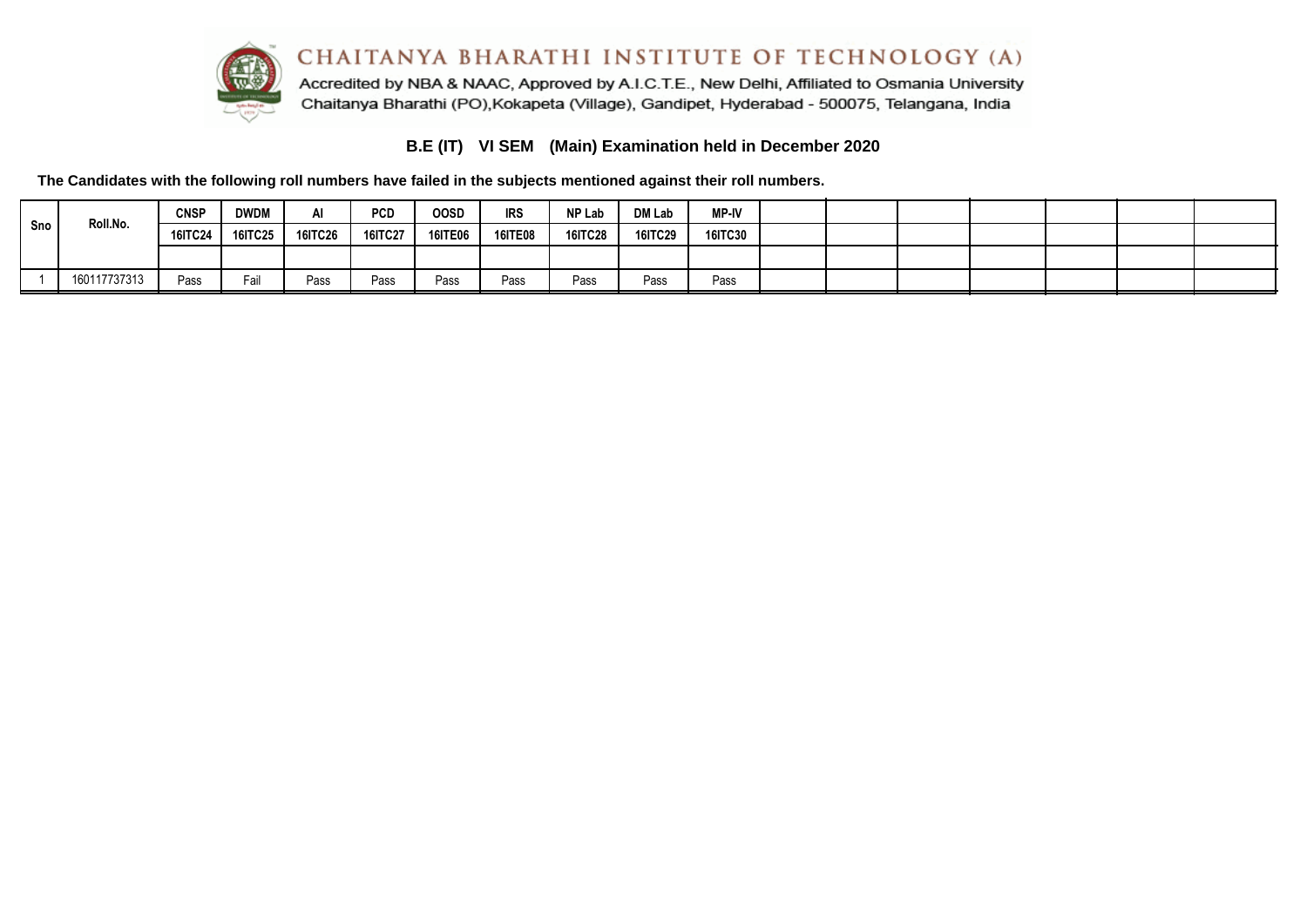

Accredited by NBA & NAAC, Approved by A.I.C.T.E., New Delhi, Affiliated to Osmania University Chaitanya Bharathi (PO), Kokapeta (Village), Gandipet, Hyderabad - 500075, Telangana, India

**B.Tech (Chem) VI SEM (Main) Examination held in December 2020**

|     |              | <b>BCE</b> | CET-II         | <b>CPS</b>     | <b>PDC</b>     | <b>PMSO</b>    | EE             | PT             | <b>CRE Lab</b> | <b>PDC Lab</b> | <b>PMS Lab</b> |  |  |  |
|-----|--------------|------------|----------------|----------------|----------------|----------------|----------------|----------------|----------------|----------------|----------------|--|--|--|
| Sno | Roll.No.     | 16CHC16    | <b>16CHC17</b> | <b>16CHC18</b> | <b>16CHC19</b> | <b>16CHC20</b> | <b>16CHE08</b> | <b>16CHE10</b> | <b>16CHC21</b> | <b>16CHC22</b> | <b>16CHC23</b> |  |  |  |
|     | 160116802033 | Pass       | Fail           | Pass           | Fail           | Pass           | Pass           |                | Pass           | Pass           | Pass           |  |  |  |
|     | 160117802003 | Pass       | Pass           | Pass           | Fail           | Pass           |                | Pass           | Pass           | Pass           | Pass           |  |  |  |
|     | 160117802018 | Pass       | Pass           | Pass           | Fail           | Pass           | Pass           |                | Pass           | Pass           | Pass           |  |  |  |